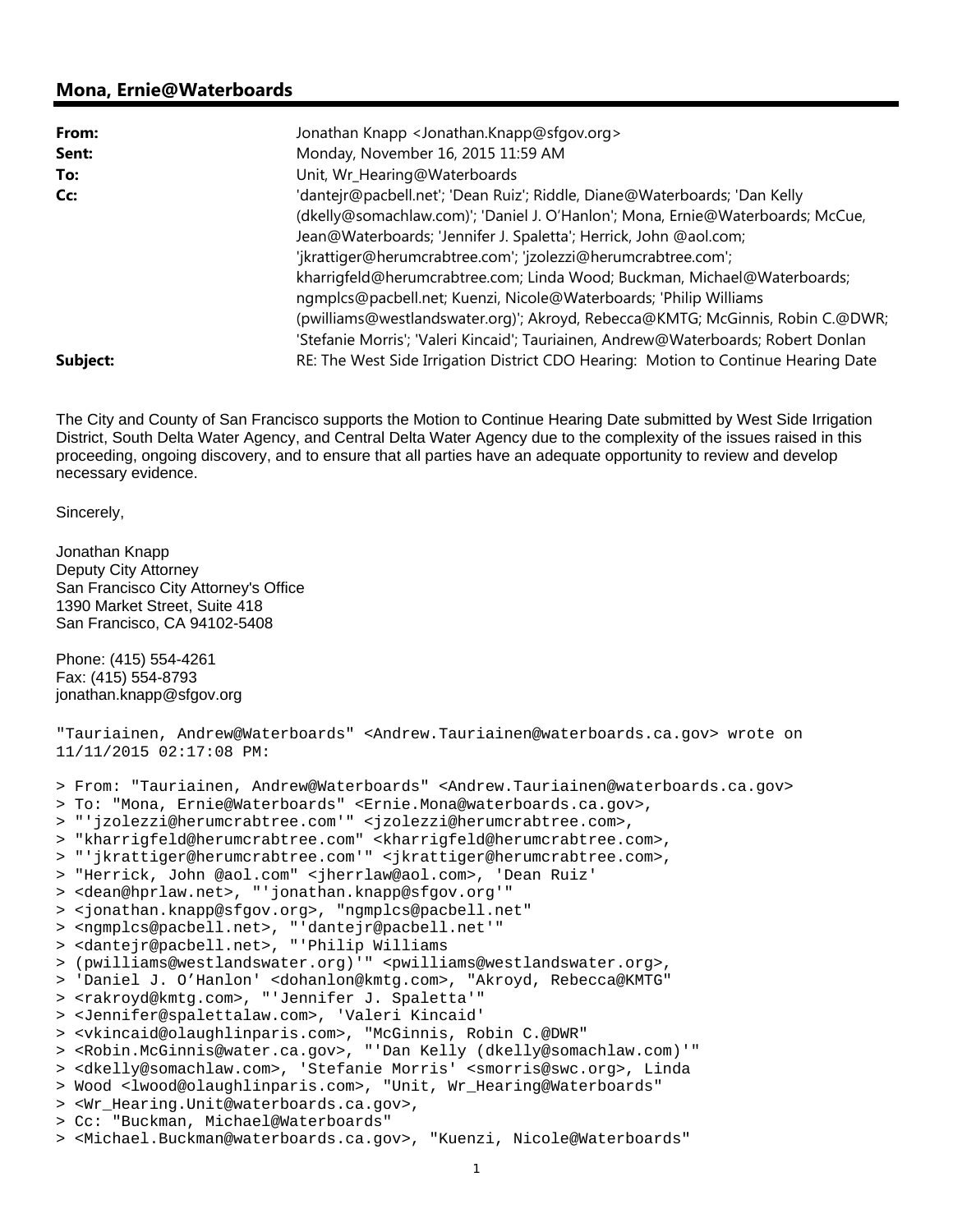```
> <Nicole.Kuenzi@waterboards.ca.gov>, "Riddle, Diane@Waterboards" 
> <Diane.Riddle@waterboards.ca.gov>, "McCue, Jean@Waterboards" 
> <Jean.McCue@waterboards.ca.gov> > Date: 11/11/2015 02:17 PM > Subject: RE: The West Side Irrigation District CDO Hearing: Motion 
> to Continue Hearing Date >> The Prosecution Team takes no position on WSID's Motion to Continue, 
> except to note that the expansive PRA requests submitted by BBID and 
> WSID go far beyond the technical documents underpinning the staff 
> water unavailability determinations implicated in the enforcement 
> actions. The technical documents underpinning those staff 
> determinations were posted publicly online contemporaneously with 
> those determinations, and remain available online. The Prosecution 
> Team disclosed the vast majority of the technical documents relating 
> to the PRA requests in October. The Prosecution Team disclosed 
> additional technical documents and emails relating to the WSID 
> matter in early November. The Prosecution Team has worked 
> diligently to review many thousands of electronic mail messages and 
> attachments relating to the PRA requests, most of which have little 
> or no bearing on the enforcement actions but still fall under the 
> broad scope of the PRA requests. Those documents will be disclosed 
> to the parties beginning November 12. > > Andrew Tauriainen, Attorney III > State Water Resources Control Board > Office of Enforcement > 1001 I Street, 16th Floor > Sacramento, CA 95814 > tel: (916) 341-5445 > fax: (916)341-5896 > atauriainen@waterboards.ca.gov > > ***CONFIDENTIALITY NOTICE: This communication with its contents may 
> contain confidential and/or legally privileged information. It is 
> solely for the use of the intended recipient(s). Unauthorized 
> interception, review, use or disclosure is prohibited and may 
> violate applicable laws including the Electronic Communications 
> Privacy Act. If you are not the intended recipient, please contact 
> the sender and destroy all copies of the communication. ><br>><br>> From: Mona, Ernie@Waterboards
> Sent: Tuesday, November 10, 2015 10:15 AM 
> To: Tauriainen, Andrew@Waterboards; 'jzolezzi@herumcrabtree.com'; 
> kharrigfeld@herumcrabtree.com; 'jkrattiger@herumcrabtree.com'; 
> Herrick, John @aol.com; 'Dean Ruiz'; 'jonathan.knapp@sfgov.org'; 
> ngmplcs@pacbell.net; 'dantejr@pacbell.net'; 'Philip Williams 
> (pwilliams@westlandswater.org)'; 'Daniel J. O'Hanlon'; Akroyd, 
> Rebecca@KMTG; 'Jennifer J. Spaletta'; 'Valeri Kincaid'; McGinnis, 
> Robin C.@DWR; 'Dan Kelly (dkelly@somachlaw.com)'; 'Stefanie Morris';Linda Wood 
> Cc: Buckman, Michael@Waterboards; Kuenzi, Nicole@Waterboards; 
> Riddle, Diane@Waterboards; McCue, Jean@Waterboards 
> Subject: RE: The West Side Irrigation District CDO Hearing: Motion 
> to Continue Hearing Date > > Ladies and Gentlemen: > The West Side Irrigation District, South Delta Water Agency and 
> Central Delta Water Agency's filed a "Motion to Continue Hearing 
> Date", in The West Side Irrigation District Cease and Desist Order 
> Hearing proceeding. Pursuant to the Hearing Officer's November 6,
```